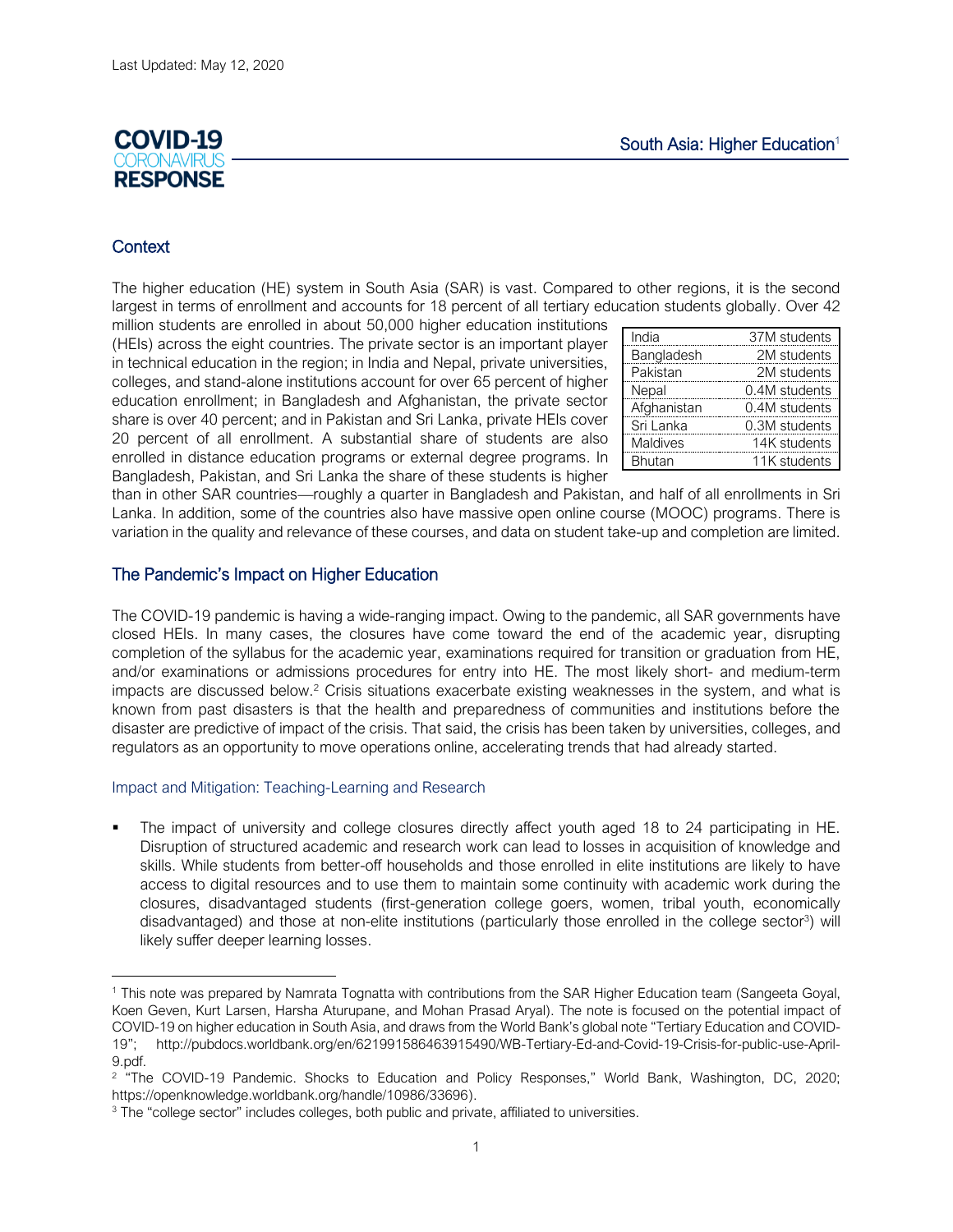The disruption will also increase inequality in access and participation. In nearly all SAR countries, children in the poorest 20 percent of households face the greatest difficulties accessing higher education, and for

- poor girls, the probability of accessing education is virtually nil. <sup>4</sup> Students belonging to disadvantaged groups (including women, tribal youth, and those with health vulnerabilities) are particularly at risk. The indeterminate break from their formal course of study may leave them at risk of dropping out of the system due to reduced household incomes, higher opportunity cost of youths' time, and reduction in HE supply.
- There are a large number of teachers in the SAR higher education system. In many cases, there is an expectation from ministries or departments of higher education (explicitly in some cases) that teaching activity continue during closures through alternative means using distance and online modes. However, key requirements (such as infrastructure and content) for alternate modes for teaching and delivery of education are not widely available in SAR countries. Reaching students who have limited access to the internet and computers/tablets or other modalities (including phones, which are often shared devices within low-income households) will pose challenges. There is also limited guidance for teachers on how to systematically deal with teaching-learning during the crisis. Besides limited access to broadband internet connectivity and the availability of digital content, lack of training in the use of digital pedagogy, student assessments, and ways of supporting students remotely constrain teacher responses during the crisis.
- Research work such as that involving experimentation and specialized equipment (as opposed to desk research) has been delayed. In the medium term, there may also be decreased funding to continue or undertake new research and innovation activities.
- Researchers from a variety of fields, primarily within the health sciences, such as epidemiology, public health, virology, and microbiology, are contributing to the crisis response, often without proper resources. Where possible, funding agencies and regulators are trying to issue rapid research calls.
- Global travel is practically suspended in the short term, impacting students and faculty engaged in teaching-learning and research activities internationally. There could be revenue implications for countries like India, which receive large numbers of international students, and decisions on international academic mobility may decline.

#### BOX 1. ONGOING EFFORTS

Utilizing National Research Networks. Afghanistan, Bangladesh, Pakistan, and Sri Lanka are leveraging their national research networks (AfgREN, BdREN, PERN, and LEARN, respectively) for sharing digital resources, delivering online higher education, critical healthrelated information, and providing a platform for video conferencing.

Ad-hoc use of digital content and alternate modalities. In Bangladesh, India, Nepal, Pakistan, and Sri Lanka, teachers are sharing digitized lectures and study materials with students, using cloud-based audio-video conferencing services for teaching, and using virtual laboratories for experimentation and practical demonstrations.

Leveraging the "Open" Universities. Bangladesh, India, and Pakistan are sharing digital resources developed and available through their "open universities" (that conduct distance education) with students through YouTube, internet radio, and web-based television. The use of MOOCs is being encouraged in most SAR countries.

MOOCs. In India, national platforms like Swayam and NPTEL have large offerings. In some cases, like in engineering, online courses have been mapped to the engineering curriculum and rated for quality and relevance, making it somewhat more structured and enabling students to continue their academic work.

**Maintaining continuity with academic work.** HEIs are moving toward distance learning to various degrees, either supported by the National Research and Education Networks (NRENs) or initiated by individual HEIs themselves. Efforts currently run the gamut from providing students digitized lectures and materials, online course modules, and web-conferencing for teaching and discussion, to the use of virtual laboratories for practical demonstrations and experiments. (Box 1 lays out current efforts underway in SAR countries.) In general, the use of various available digital resources is mostly left to the students, without much

<sup>4</sup> "Ready to Learn – Before School, In School and Beyond School in South Asia," World Bank, Washington, DC, 2020.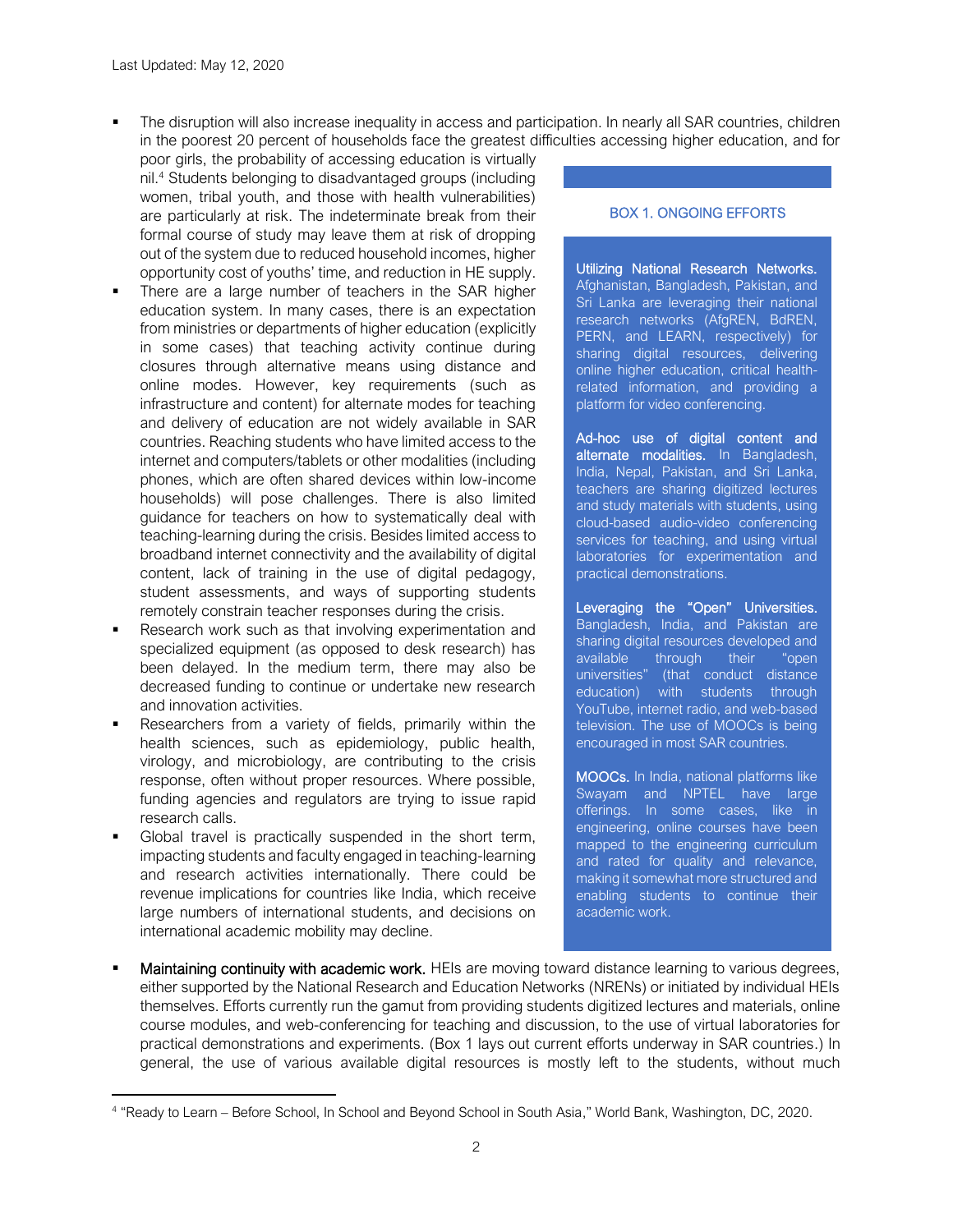accountability. There is not yet a formal structure or guidelines provided to students that lay out a schedule or plan for academic work, with corresponding resources for use during closures. Nor is it clear (due to lack of data) how many students can be covered by different distance learning modalities. Initial experimental figures indicate that the number is quite small.

- In the short term, the focus should be on using, where possible, existing resources (across modalities—online and television). To do so would require **curating and mapping** available content to programs/courses for ease of use by teachers and students. Over the medium and long term, HE systems and institutions will need to systematically plan, pilot, and scale distance learning solutions (see box 2 for more information).
- Rapid Response Surveys to assess digital preparedness. In the short to medium term, rapid response surveys could be used to assess digital preparedness at HEIs and at the sector level, the reach of existing distance learning options, students' capacity to engage remotely, and teachers' capacity to use distance learning platforms for teachinglearning and research. This will help governments, universities, and HEIs identify what will be needed to continue remote academic and research work.

## Impact and Mitigation: Admissions, Examinations, and **Graduation**

- Delays in end-of-year or end-of-semester examinations and the unpreparedness of most systems to conduct remote assessments of student learning will likely delay student transition and graduation decisions.
- Online admissions procedures in several HEIs will provide some mitigation against delays in bringing prospective students into HE, but where these procedures are not online, there may still be some uncertainty around processes for admissions into HE.

#### BOX 2. GUIDANCE FOR DISTANCE LEARNING\*

- 1. Assess digital preparedness and for various forms of remote teaching, learning, and research.
- 2. Plan for multimodal delivery (for equity gains) and consider beginning with pilot projects.
- 3. Identify areas where capabilities need strengthening (e.g., infrastructure, pedagogical skills for remote teaching and student support, remote assessments).
- 4. Curate existing digital content and identify areas where new content may need to be developed over the medium to long term.
- 5. Restructure curricula and syllabi to align with changes to academic schedules and alternate delivery modalities.
- 6. Establish certification and credit requirements in keeping with the above.
- 7. Enact monitoring and evaluation plans to enable timely, incremental improvements.

\*The World Bank's key principles for EdTech in tertiary education additionally emphasize engaging the technical education ecosystem, designing for scale, and considering appropriate quality assurance.

- Admissions. The timing of admissions and related processes (considering delays in school-leaving and entrance examinations, social distancing policies, administrative requirements at HEIs to carry out and complete admissions, and other health and safety measures) for the 2020–21 academic year will need to be decided in the short term and clearly communicated to prospective students. Students and households will need to be given adequate time to plan and prepare for the admissions procedures.
- **Examination, assessment, and graduation requirements.** For the 2019–20 academic year, decisions on transition and graduation will need to be determined in the short term to ensure smooth transitions when colleges reopen. HEIs can consider using a pass/fail system (or other relatively simple-to-implement systems) to make immediate decisions on transition and graduation. A more robust system will need to be developed for scenarios that include extended or frequent closures during the 2020–21 academic year.
- The HE regulatory bodies in Bangladesh and India have issued guidelines on examination and admission.<sup>5</sup> In Bangladesh, students unable to access and complete examinations using online modalities have been granted permission to delay their examinations by a semester. In India, the University Grants Commission

<sup>5</sup> For India: [https://www.ugc.ac.in/ugc\\_notices.aspx?id=MjgxNA==.](https://www.ugc.ac.in/ugc_notices.aspx?id=MjgxNA==)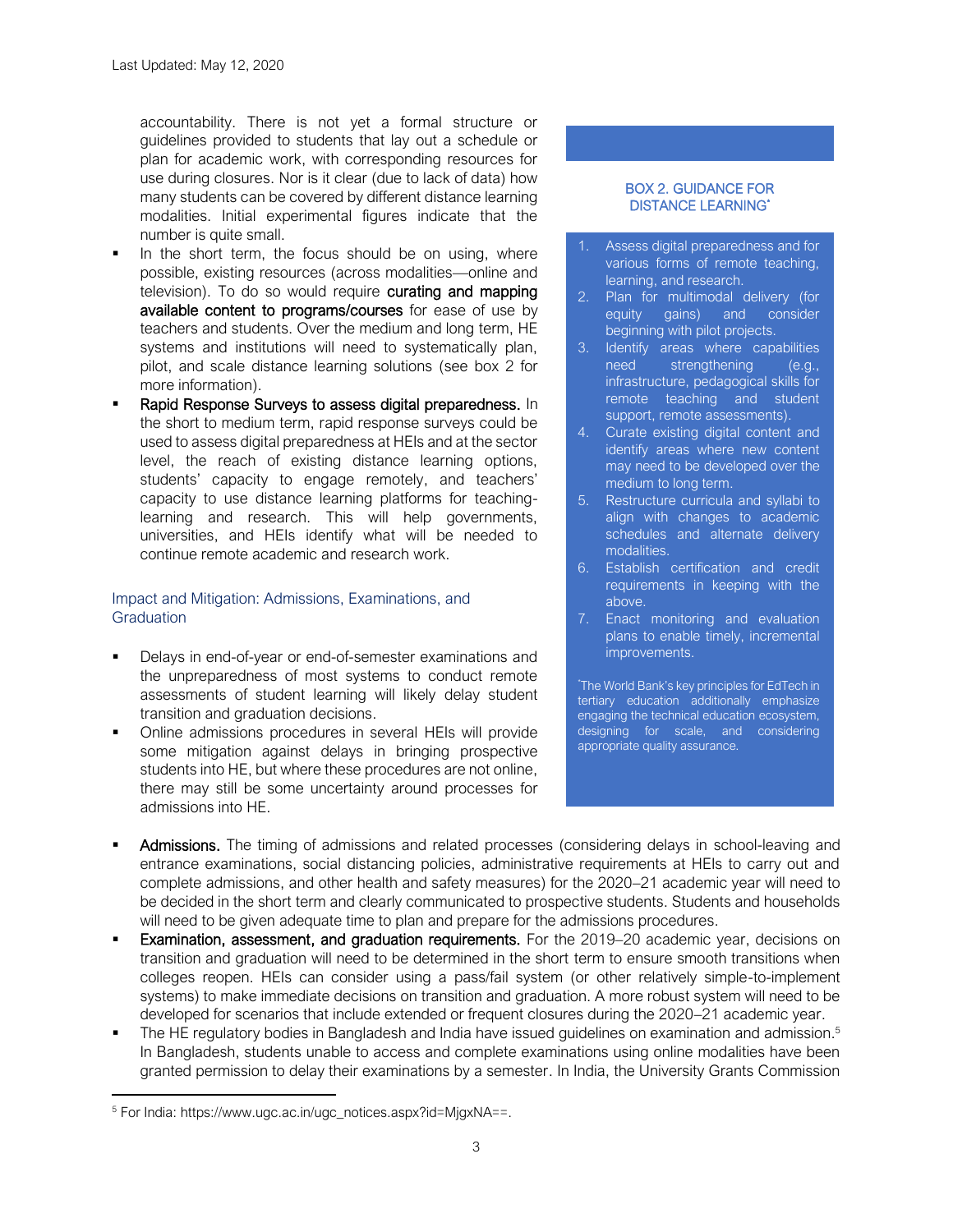has shared a suggested academic calendar for the next academic year that can be adapted by universities/HEIs based on local conditions.

## Issues and Potential Solutions

#### Quality of HE

- In the medium term, there may be cuts in resources (human and financial) available to the HE sector impacting the quality of HE. Spending on HE in SAR countries ranges from 10 to 30 percent of total public spending on education. As a fallout of the crisis, there may be overall reductions in budgetary allocation to education in general and HE in particular. Limited resources to the sector would adversely impact the availability of adequate human resources (most SAR countries have had a large number of vacancies in faculty positions), funding for research and innovation, student and faculty development programs, and student support services (such as remedial education and language labs).
- To prepare for and address financial shortages in the short to medium term, early discussions with relevant ministries on budget impacts can be initiated. Communicating with HEIs about operational budgets will help HEIs plan and prioritize resources required for teaching-learning and research and develop plans for potential program closures and/or staff furloughs. Over the long term, diversification of financing sources could be considered.

## Equity and Demand for HE

- The indeterminate break from academic and research work can increase student dropout rates. Even outside of the current crisis, disadvantaged students and women are more likely to drop out of HE. Bangladesh National University estimates that 26 percent of students drop out of honors degree programs (these are the best college students). Such factors as the detachment from formal education, impact on health, economic shocks from the crisis (weakening household capacity to pay for higher education), and supply of affordable HE options may significantly increase dropout rates among this group. Households may also discriminate by selecting male children over female children to participate in HE.
- Potential solutions for student support can be varied. The crisis will have an impact on student academic and economic status and may also affect their physical and socio-emotional health. For dropout prevention and re-enrollment support, governments may, to the extent possible, consider new or additional student financial assistance, continuing student scholarship programs, and community engagement and career counseling services. Supporting students academically after a break from academic work can be provided through remedial education programs, short-term courses or training in specific areas or subjects, and peer engagement. Services for graduating students can include short-term training in high-demand courses and placement support to ease entry into an unpredictable labor market.

## Supply of HE

- Private sector institutions rely heavily on tuition fees and may risk permanent closure in the medium to long term, with the severe economic recession that is predicted to follow the pandemic. Consequently, this may lead to lower overall enrollment in HE. Even if some students shift from private provision to the public system, it will take some time for the public sector to meet the demand for affordable HE.
- HE systems in SAR have substantial contractual teaching staff (numbers) and non-teaching staff. The financial instability of institutions and lower budgetary allocations to the sector could lead to reductions in the number of contractual and non-teaching staff in the system and unemployment within this group.

#### Operations and governance of HE

- The pandemic is pushing universities toward using digital modes of governance. Most universities in the region were ill-equipped to do so, with localized (for example, Microsoft Excel) or paper-based administration and payroll.
- Regulators and funding agencies in most countries were not prepared to engage with universities and colleges digitally and did not have fully digitized workflows before the crisis hit. The crisis is creating pressure to digitize and automate the functioning of regulation.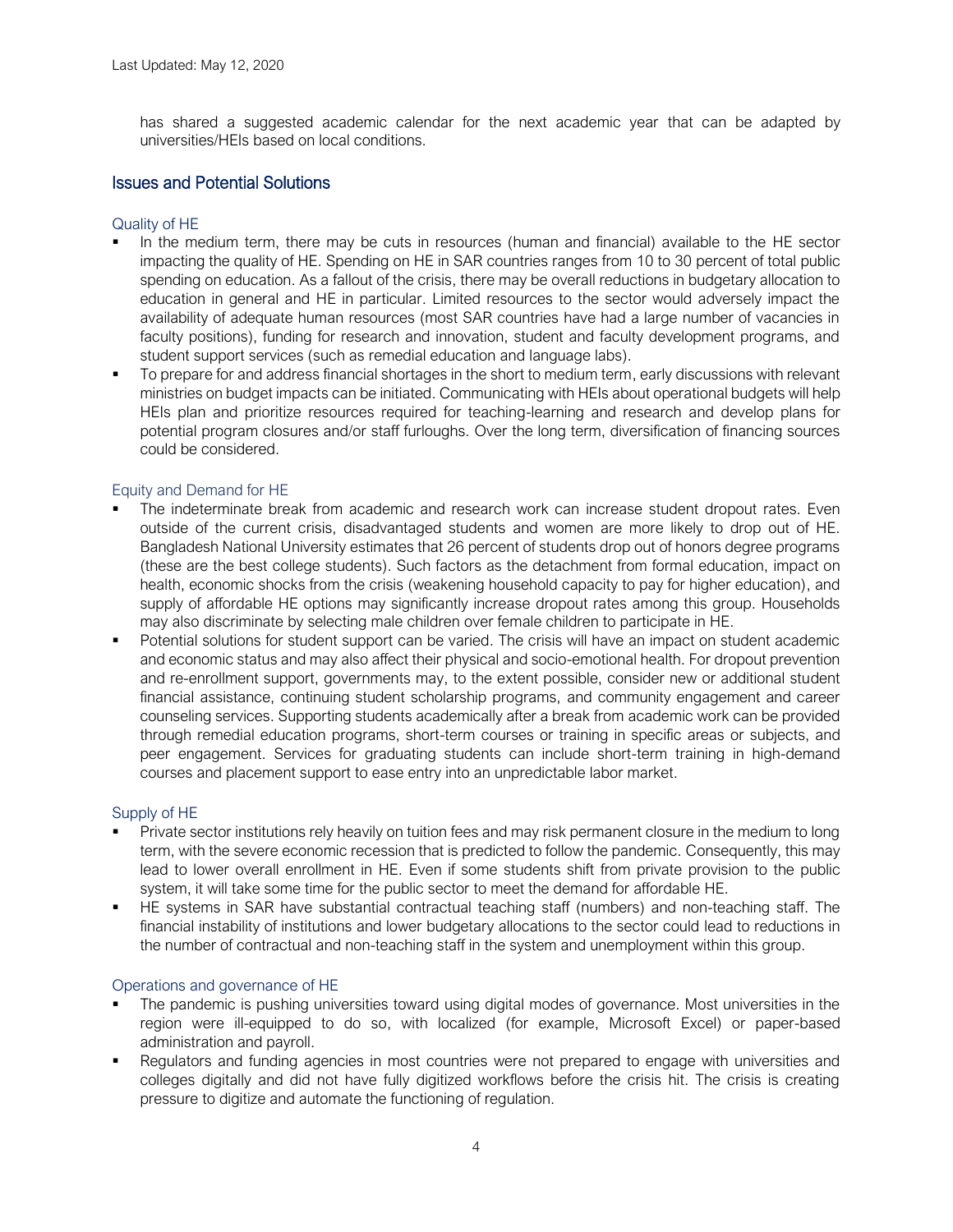In the long run, participation in HE may be reduced, leading to lower human capital accumulation in SAR countries. Given the age structure in several countries, with a large youth bulge, this could imply a substantial loss in productive potential. Combined with fewer employment opportunities, SAR countries may see an increase in underemployment and unemployment.

## Outlook and Recommendations

The mitigation measures suggested in this note acknowledge the current state and capacity of HE systems in SAR. Mitigation measures will need to be selective and focused given the fiscal constraints most governments are facing, and the varying capabilities of systems to respond quickly and effectively. The collective motivation to respond in a time of crisis can be capitalized to address and fix persistent system weaknesses. As more information from country governments and HEIs becomes available along with epidemiological and economic scenarios in the medium and long term, mitigation measures will need to be revisited and prioritized.<sup>6</sup> Even in the short to medium term, the uncertainty around the duration of ongoing lockdowns and closures will require mitigation efforts to be dynamically adapted to respond to the evolving scenario.

- **Building resilience.** Guidance and protocols can be developed (at the system and HEI levels) focused on health and safety (in case of imminent closures and re-openings), for teaching-learning (under different scenarios), academic decision making including preparing alternate academic calendars (to ensure smooth transitions), and for communications (with students, staff, and stakeholders).
- Communicating regularly. Establishing communication channels with all stakeholders, especially students, will be key in the short to medium term. Regular updates on the functioning of universities and colleges, available resources, health advisories, and other relevant information, will help maintain student/stakeholder expectations and keep them connected with their HEIs during the closures.
- Supporting students. The impact of the crisis on students (academically, financially, socio-emotionally) is hard to gauge in the midst of the lockdowns. Governments and HEIs would be well placed to anticipate and plan for student support services and programs, ranging from support for academic work to counseling for socio-emotional support, career guidance, placement support, and short-term training for entry into an unpredictable job market, and student financial support to enable students to enter and/or continue their higher education journeys.
- Assessing and building digital capabilities. Assessing the preparedness of HEIs and the sector to offer distance teaching-learning at scale while addressing students' capacity to engage and teachers' capacity to lead the teaching-learning process will be critical going forward. Several HEIs, encouraged by guidance from governments, have moved some teaching and learning to distance modes. The highly specialized skills that go into creating an effective remote digital teaching and learning experience will require planning and partnering with firms and experts across disciplines. Country governments could consider using the support of externally aided projects to begin this process.
- Using Research and Educational Networks (RENs). Several SAR countries have used their NRENs for virtual classes, sharing new and existing digital resources, and supporting research activities. (Details are included in the Annex). Countries can consider encouraging more HEIs to connect to the NRENs over the medium term.

<sup>&</sup>lt;sup>6</sup> The World Bank SAR higher education portfolio includes seven projects under implementation (three in India and one each in Afghanistan, Nepal, Pakistan, and Sri Lanka), and two in the pipeline (Bangladesh and Nepal). Ongoing and planned actions under these projects are summarized in the Annex.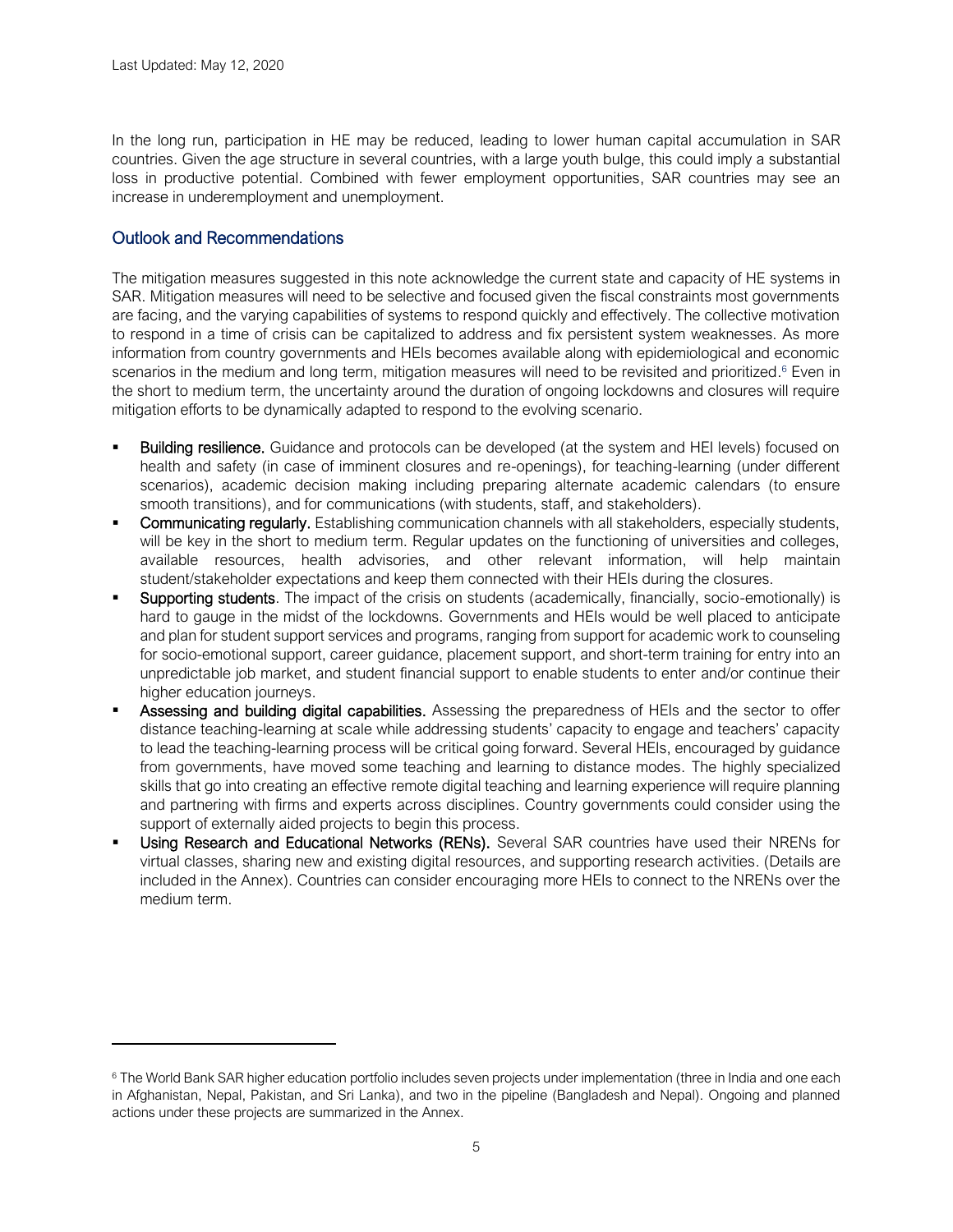| Country/activity | Supporting alternate modes for<br>education delivery                                                                                                                                                                                                                                                                                                                                                                                                                                                                                                                        | <b>Building teacher</b><br>capability/skills                                                                                                                | R&D/Innovation                                                                            | Equity | Other                                                                                                                                                                                                                                                                                          |
|------------------|-----------------------------------------------------------------------------------------------------------------------------------------------------------------------------------------------------------------------------------------------------------------------------------------------------------------------------------------------------------------------------------------------------------------------------------------------------------------------------------------------------------------------------------------------------------------------------|-------------------------------------------------------------------------------------------------------------------------------------------------------------|-------------------------------------------------------------------------------------------|--------|------------------------------------------------------------------------------------------------------------------------------------------------------------------------------------------------------------------------------------------------------------------------------------------------|
| Afghanistan      | ICT centers set up in 10 universities<br>will be used as hubs when lockdowns<br>are lifted for the delivery of ICT<br>services.<br>The Afghan Research and Education<br>Network (AfgREN) will be used to<br>deliver online courses.<br>Use of television/radio for teaching-<br>learning is under consideration.                                                                                                                                                                                                                                                            | Teachers trained in blended<br>learning to lead online<br>learning efforts.                                                                                 |                                                                                           |        |                                                                                                                                                                                                                                                                                                |
| Bangladesh       | The Bangladesh Research and<br>Education Network (BdREN) is<br>providing connectivity and<br>supercomputing facilities to public and<br>private universities and is supporting<br>virtual classes in 46 public and private<br>universities. As part of the pipeline<br>project under preparation, plans<br>include integrating private providers of<br>digital content to expand offerings and<br>upgrade connectivity to reach last-mile<br>connections.                                                                                                                   | A subcomponent on digital<br>pedagogy to be added to<br>pipeline project under<br>preparation.                                                              | The Academic Innovation<br>Fund to include a new<br>research window for<br>COVID-19/SARS. |        | The BdREN is being<br>used to share<br>information about<br>COVID-19 and<br>mitigation measures via<br>its Zoom application.                                                                                                                                                                   |
| India            | <b>Technical Education Institutions (TEIs)</b><br>are undertaking remote teaching and<br>learning via, for example, digitized<br>lectures for students (Madhya<br>Pradesh), web-based audio-video<br>conferencing facilities, and virtual<br>laboratories. The use of MOOCs<br>(available on Swayam, National<br>Programme on Technology Enhanced<br>Learning [NPTEL], and other<br>platforms) by students is supported by<br>mapping available courses to the<br>curriculum (currently done for<br>engineering) and providing expert<br>ratings for quality and relevance. | Online teacher training in<br>digital pedagogy. So far,<br>about 2,200 faculty have<br>completed the training and<br>about 1,500 are currently<br>enrolled. |                                                                                           |        | Under the Third Phase<br>of Technical Education<br>Quality Improvement<br>Programme (TEQIP-III),<br>interactive digital boards<br>are being provided to<br>the over 150<br>engineering institutions<br>along with teacher<br>training in new<br>pedagogical methods to<br>use digital content. |
| Nepal            | The new pipeline project under<br>preparation will include<br>equipping/upgrading the user-<br>generated content (UGC) and 9<br>universities with digital infrastructure<br>and expanding connectivity to TEIs in                                                                                                                                                                                                                                                                                                                                                           | Digital content to be<br>developed for teacher<br>training and for information<br>and awareness campaigns.                                                  |                                                                                           |        | The project will assess<br>the digital preparedness<br>of the sector in terms of<br>the current policy/<br>regulatory environment<br>for distance learning,                                                                                                                                    |

## Annex: Current and planned activities under World Bank-supported technical education projects